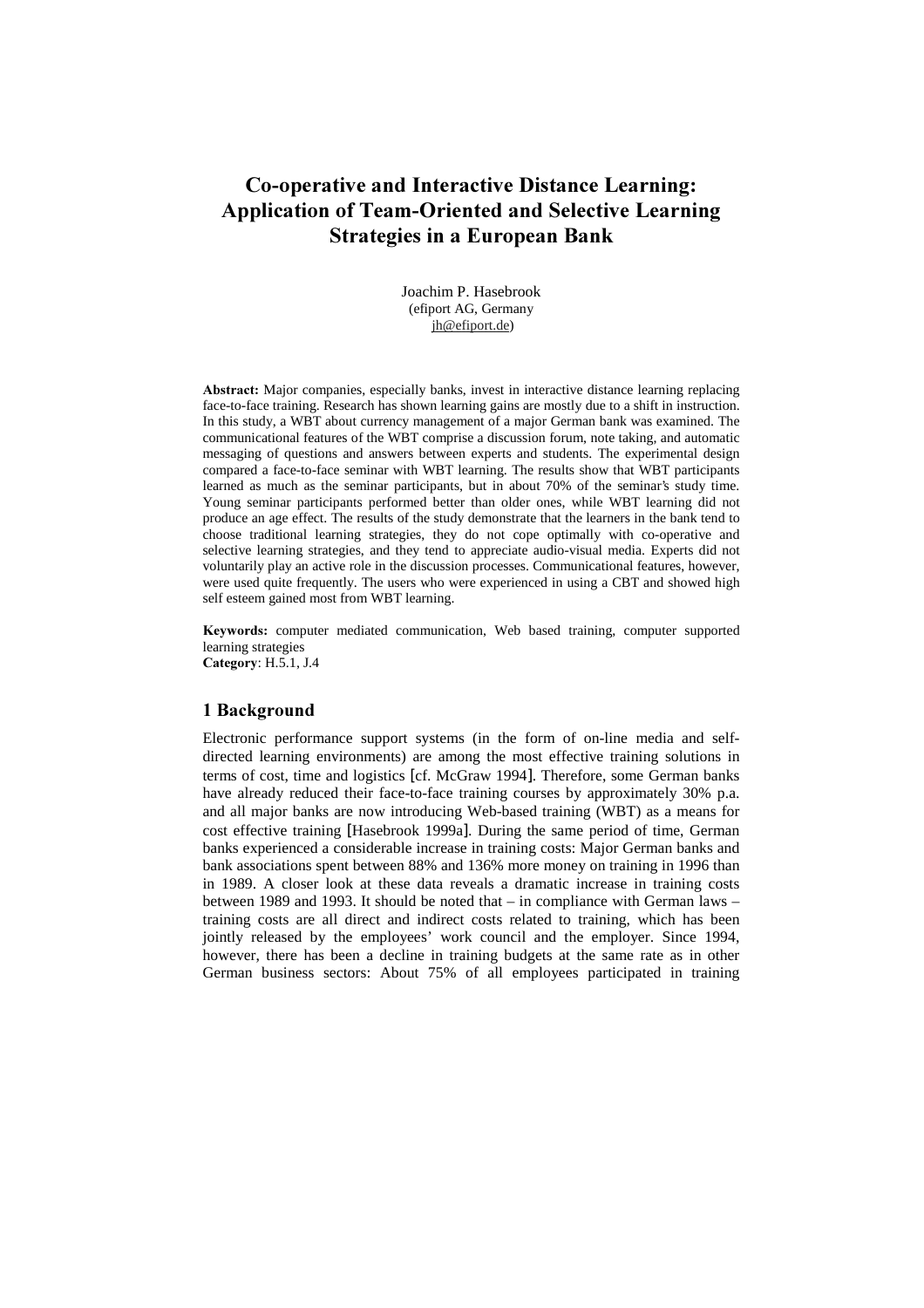courses, this percentage increased about 10% from 1994 to 1997. At the same time, the educational budgets were reduced by nearly 10% [Ausbilderhandbuch 1998].

Banks are spending 6% of their personnel budgets for training but 15-30% of their administrative and operational budgets for information and communication technology (ICT). For instance, the largest of German banks, Deutsche Bank, spent US-Dollar 205 million on training and US-Dollar 1.3 billion on ICT. This translates into approximately US-Dollar 2,500 for training and US-Dollar 4,000 for ICT per employee [Moormann 1999]. In 1997 Internet- and Intranet-based training accounted for only 2.4% of the total cash flow of the educational market. Johnston & Moretti estimate the annual increase in these training technologies to be 140% and 62%, respectively [Johnston & Moretti 1998]. In 2002, Internet- and Intranet-based training will represent about 40% of the educational market.

# 2 Co-operative Learning with Electronic Media

Meta-analyses of computer-based training show that multimedia and online media are not overly effective. Kulik and Kulik examined 248 research studies about computersupported learning [Kulik and Kulik 1991]. 150 studies failed to show any significant effects. The other studies showed only a slight advantage of multimedia over textbooks and lectures: Error rates of simple retention tests were 5% to 15% lower than before (Eta<sup>2</sup>=.15), problem solving was hardly enhanced and study time was reduced from 100% to percentages ranging from 80% to 20%, with an average reduction of time to 70% (Eta<sup>2</sup>=.35). Considering all studies included in the metaanalysis, multimedia produced only a small effect (Eta<sup>2</sup> <.01) [Hasebrook 1995]. Clark and Craig investigated several meta-analyses [Clark and Craig 1992], including the studies of Kulik and Kulik [Kulik and Kulik 1991; Kulik, Bangert-Downs & Williams 1983; Kulik, Kulik & Cohen 1980]. They draw the following conclusions: (1) Multiple media are not the factors that influence learning. (2) The measured learning gains are most likely due to instructional methods. (3) The aspects of picture superiority and dual coding have not been supported [cf. Paivio 1986].

Additionally, multiple media are especially helpful if a well structured and factoriented subject matter is presented to the learners, different perspectives are offered, and self motivation and self esteem are supported [e.g. Hasebrook and Otte 2002]. Many other studies have confirmed that multimedia applications enhance learning, only if the individual skills and abilities match the demands of the learning task and the functionality of the multimedia system [e.g. Reynolds & Danserau 1990; Barba & Armstrong 1992; Mayer & Sims 1994]. Therefore, it is necessary to teach users strategies and concepts to use multimedia applications. Additionally, it is necessary to adapt the system to individual abilities and the overall learning environment [Larkin & Chabay 1992; Hasebrook & Gremm 1999].

Little is known about the effects of co-operative distance learning upon corporate culture, learning behavior, and communication processes. Several studies compared computer conferencing via e-mail, video-conferencing, telephone conferences and personal communication [Sproull & Kiesler 1991; Kiesler 1992]. These studies determined that video-conferencing is much more similar to telephoning than to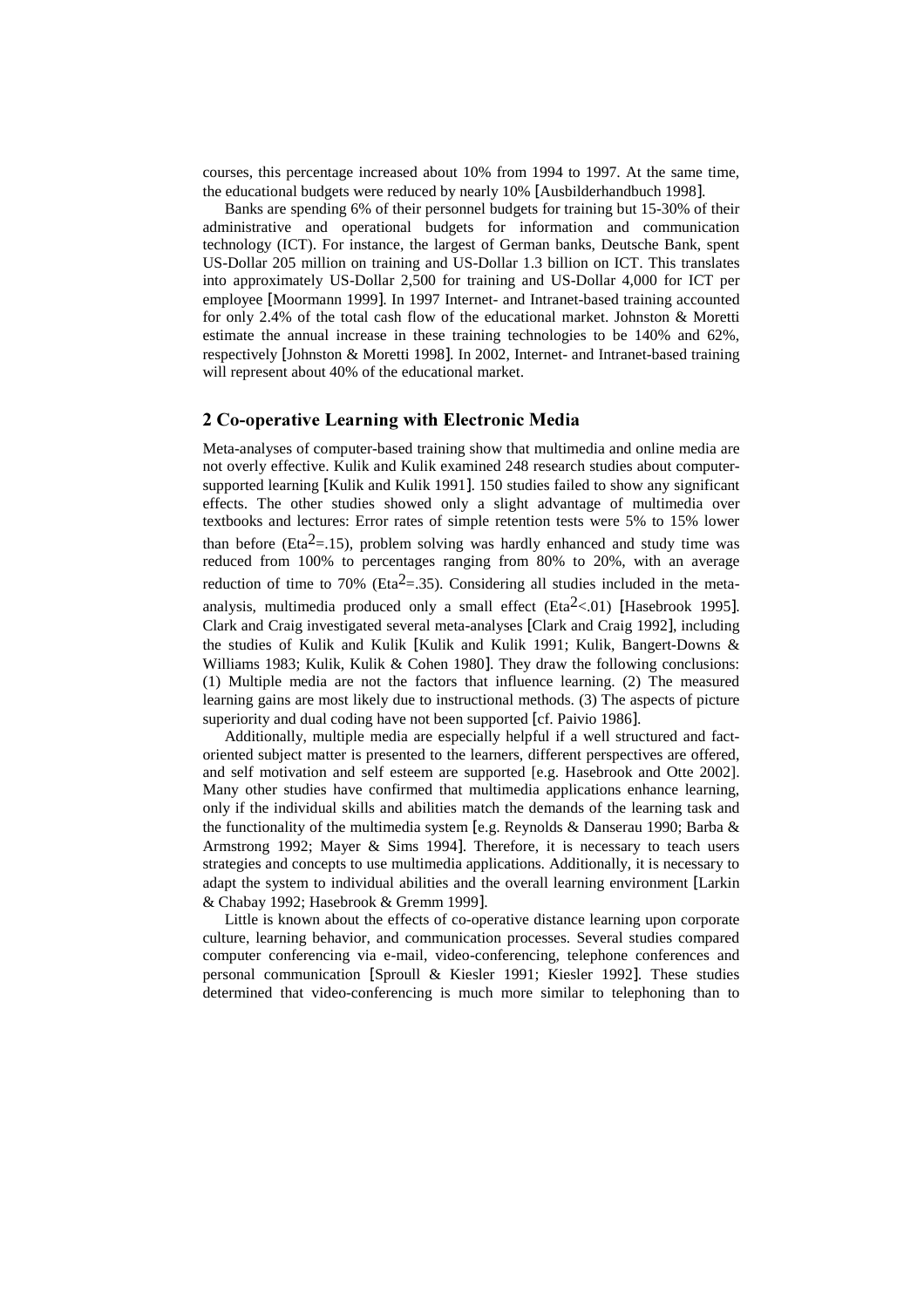personal communication. As Sproull and Kiesler discovered, simple e-mail conferences can provide several advantages: Personal communication takes less time but electronic mailing leads to agreements more frequently [Sproull and Kiesler 1991]. Additionally, conferencing by e-mail allows for a more symmetrical participation than personal discussions. Weisband & Atwater, however, reported that self ratings of contributions were more inflated and less accurate in electronic communication than in face-to-face communication [Weisband & Atwater 1999]. The biases mainly stem from liking or disliking peers in face-to-face groups but not in electronic ones/groups.

Experts play an important role in online discussions. Ogata & Yano found out that the presence of an expert led to more direct participation in an online discussion, but also to a higher drop-out rate while peer-to-peer discussions suffered from poor active participation if the participants were not directly invited to join in the discussion by their peers [Ogata & Yano 1998]. Bolling & Robinson compared three different learning groups: (1) individual learning with printed matter, (2) co-operative team learning with printed material and special instructions, and (3) team learning without special instructions using multimedia courseware [Bolling & Robinson 1999]. Taking into account the prior knowledge of the participants, the authors found co-operative learning to be the most effective training method. Individual and multimedia team learning did not differ significantly. The best performance was observed among participants of the co-operative learning group with high prior knowledge. These and similar findings are in line with recent research results indicating that group cohesion is enhanced when group members are actively managed and master high performance barriers [Tesluk & Mathieu 1999]. Leader-Member-Exchange (LMX) produces higher follower performance as compared to transformational leadership irrespective of physical distance [Howell & Hall-Meranda 1999], and only content goals with a clear skills improvement focus have been found to support performance in training programs [Brett & VandeWalle 1999].

# 3 The Learning Environment

A WBT about currency management was developed by Bank Academy in charge of a major German bank. The WBT is based on the Hyperwave information server and its learning platform GENTLE [Maurer 1998]. GENTLE has now evolved into the commercial software package 'eLS' (eLearning Suite). This software stores and maintains the user interface (e.g. buttons, frames), the structure (e.g. links, hierarchy of pages) and the actual content (e.g. HTML-pages, images) separately. Thus, all complete WBT pages are composed on demand and may contain individual information, such as notes and user defined links, without interfering with the contents of the WBT delivered to other users. Special features of the learning platform were used to automatically generate specific learning paths for two different target groups and eight different experimental settings (see section 4.3).

The study reported here was conducted with this WBT. The WBT consisted of five modules comprising approximately 100 pages each. About one third of the pages contained animations or interactive exercises, such as calculators and interactive telephone orders. Important content areas, such as definitions, examples, exercises,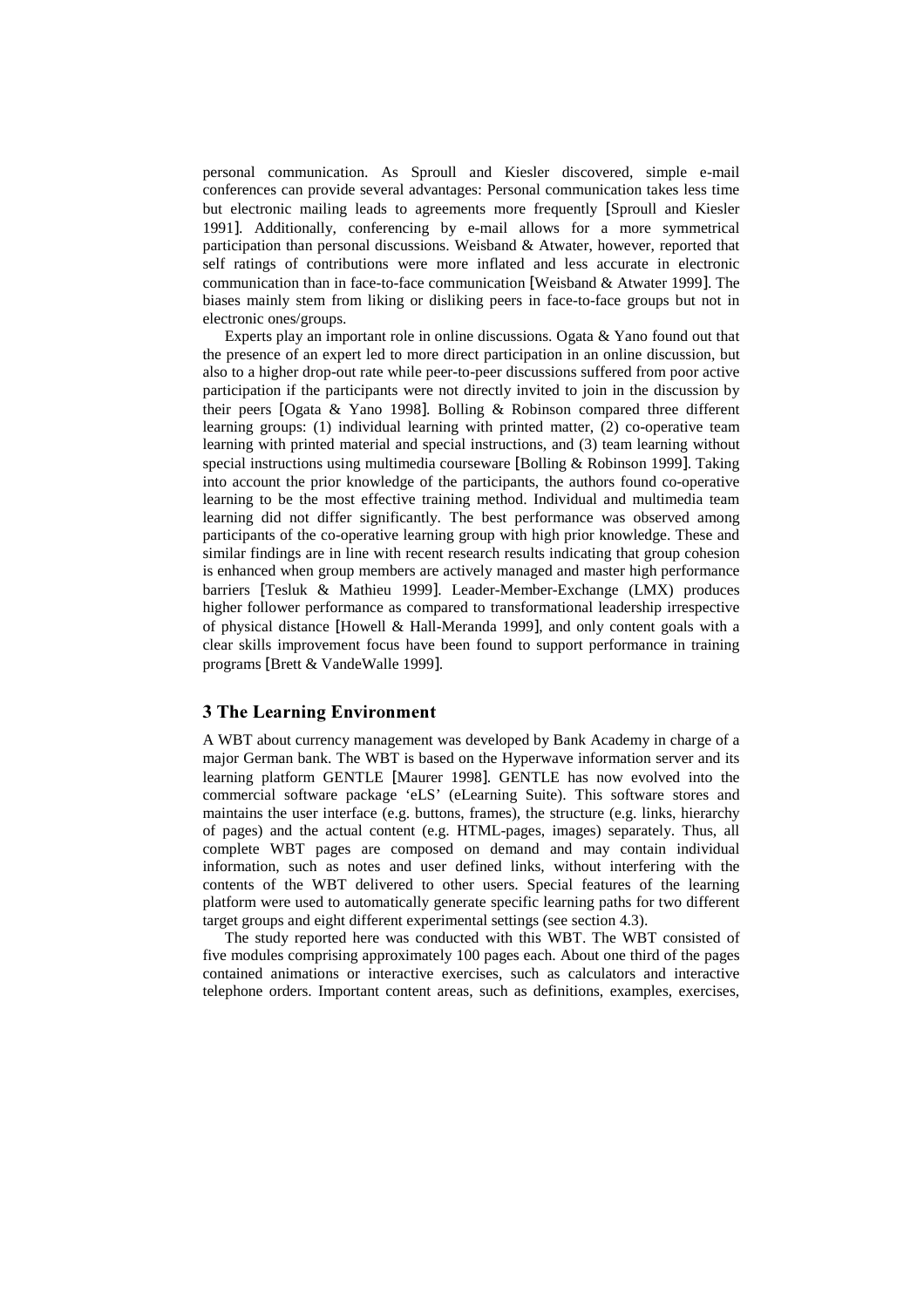and team instructions, were marked by special icons. Half of the participants were automatically pooled in learning teams with five persons each by the system and the other half studied individually. All participants were allowed to take notes and write contributions to the discussion forum. All notes and contributions were typed according to their contents, that is, the user decided whether she or he wanted to type in a question, an answer, an agreement, a disagreement or a simple remark. All notes were linked to a particular phrase or page in the WBT. Additionally, different access rights could be attached to each note: Public, learning team (if available), and private. Private notes were marked with gray icons, public and team notes with green icons. All notes containing questions were sent as an e-mail to an expert who decided whether he or she wanted to respond to that question. The notes which had been responded to by an expert were marked with a blue icon. All public notes were automatically copied to the discussion forum with a link in the note enabling the user to access the anchor of the note by clicking on that link.



Figure 1: The design of the learning environment: Navigation and table of content (left), general tools (above), and an interactive audio exercise (centre) are displayed by the Hyperwave system.

The notes did not only support the learning process by motivating the users to discuss the subject matter of the WBT. They also provided a useful source of information for the adjustment and improvement of the system, because the users took lots of notes which described technical or design problems. Furthermore, a background library of encyclopaedias and news services enabled the user to access a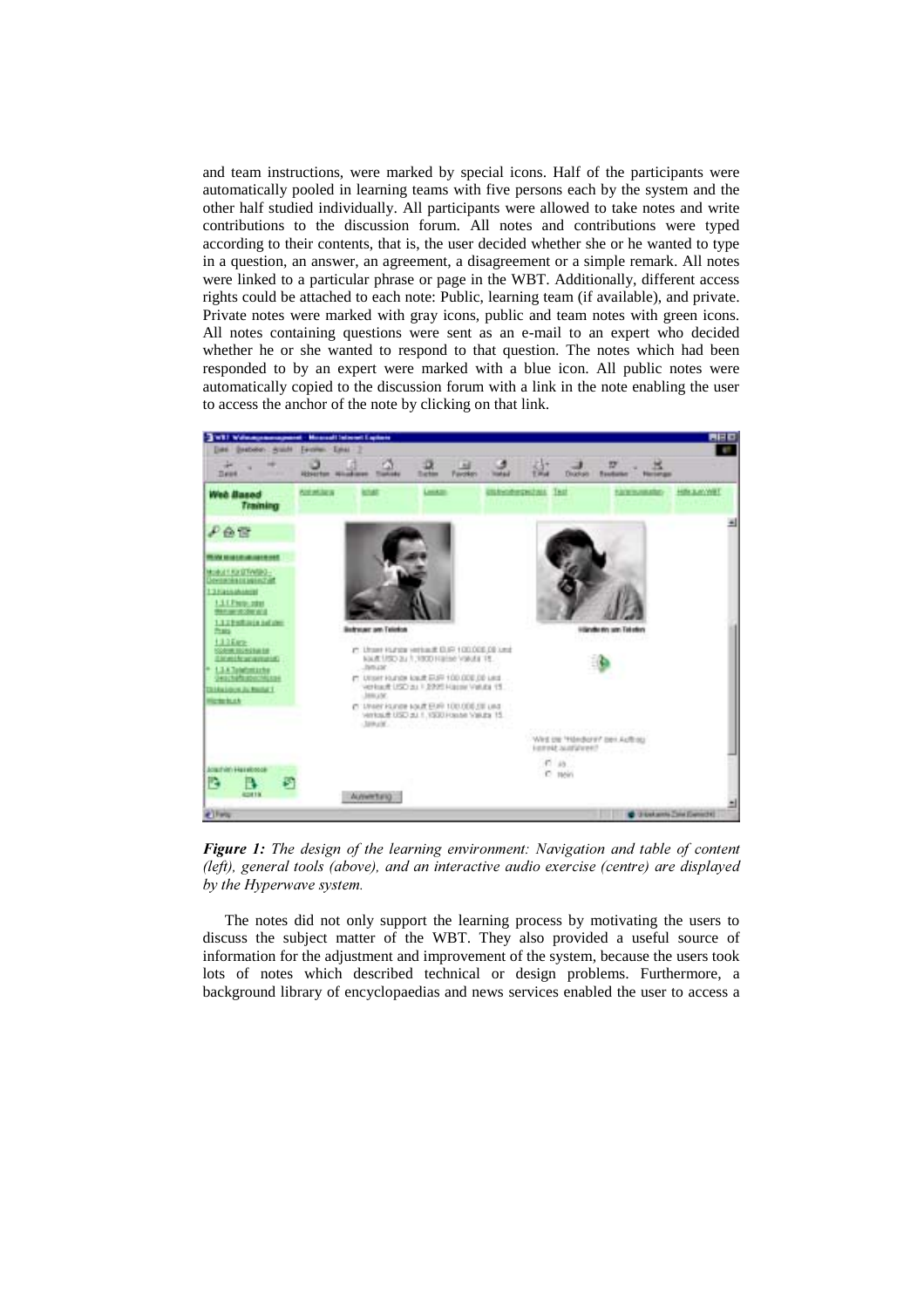vast amount of background information and most recent information without leaving the WBT environment. Automatic control of access rights, automatic generation of learning paths according to target groups and experimental conditions including all material and media involved, support of individual anchored annotations, typed links, and the integrated communication system including forum and email are the novel features of the learning platform used in this study.

# 4 Method

#### 4.1 Participants

Outlets of the bank all over Germany were asked to nominate trainees of their corporate finance departments for a two-day seminar about currency management. Seventy persons were randomly assigned to the one-day WBT, thirty persons to traditional face-to-face seminars resulting in 64 complete data sets of the WBT users and 30 complete data sets of the seminar participants. Only ten of these 94 persons were female; the mean age was 35.2 years (standard deviation, SD, 11.8).

#### 4.2 Material and Procedure

The WBT learners used the WBT described above. The WBT was completely newly developed and based on the printed material, such as papers and slides, used in the seminar. Additionally, the trainer of the seminar groups served as the subject matter expert of the WBT development. Thus, the instructional methods were different but not the content bases of the training.

In the beginning, all subjects filled in a survey about personal data, that is, gender, age, professional experience, prior knowledge, WBT experience and their personal expectations. Furthermore, they responded to 16 multiple-choice questions about currency management. While learning with the WBT, the users' inputs were automatically recorded by the system. All WBT participants learned about the WBT features conducting an introductory module which took them about 20 minutes to complete. Each module started with a comprehensive instruction according to the actual experimental condition, a brief overview and offered a multiple-choice self test. After having finished a module, the WBT offered an evaluation form with questions about the correctness, job-relatedness and user-friendliness of the WBT module, which could be filled-in voluntarily.

After the training, all seminar and WBT participants filled in a second survey about their experiences with the training course and responded to a multiple-choice test with 24 questions: 16 questions were taken from the pre-test, 8 questions were newly introduced. The survey was paper and pencil work, all multiple choice questions were presented at the computer and were rated by an expert team according to their difficulty (cf. figure 2). Test and survey were filled in anonymously and without observation in order to avoid social desirability distortion [cf. Richman et al. 1999]. It took the participants about 40 minutes to fill-in the survey and respond to the multiple-choice test. The WBT course took about 8.5 hours  $(SD=1.1)$  and the seminar about 12 hours of net study time to be finished. Times were recorded automatically by the system (from log-in to log-out) or reported by the on site trainer, respectively. All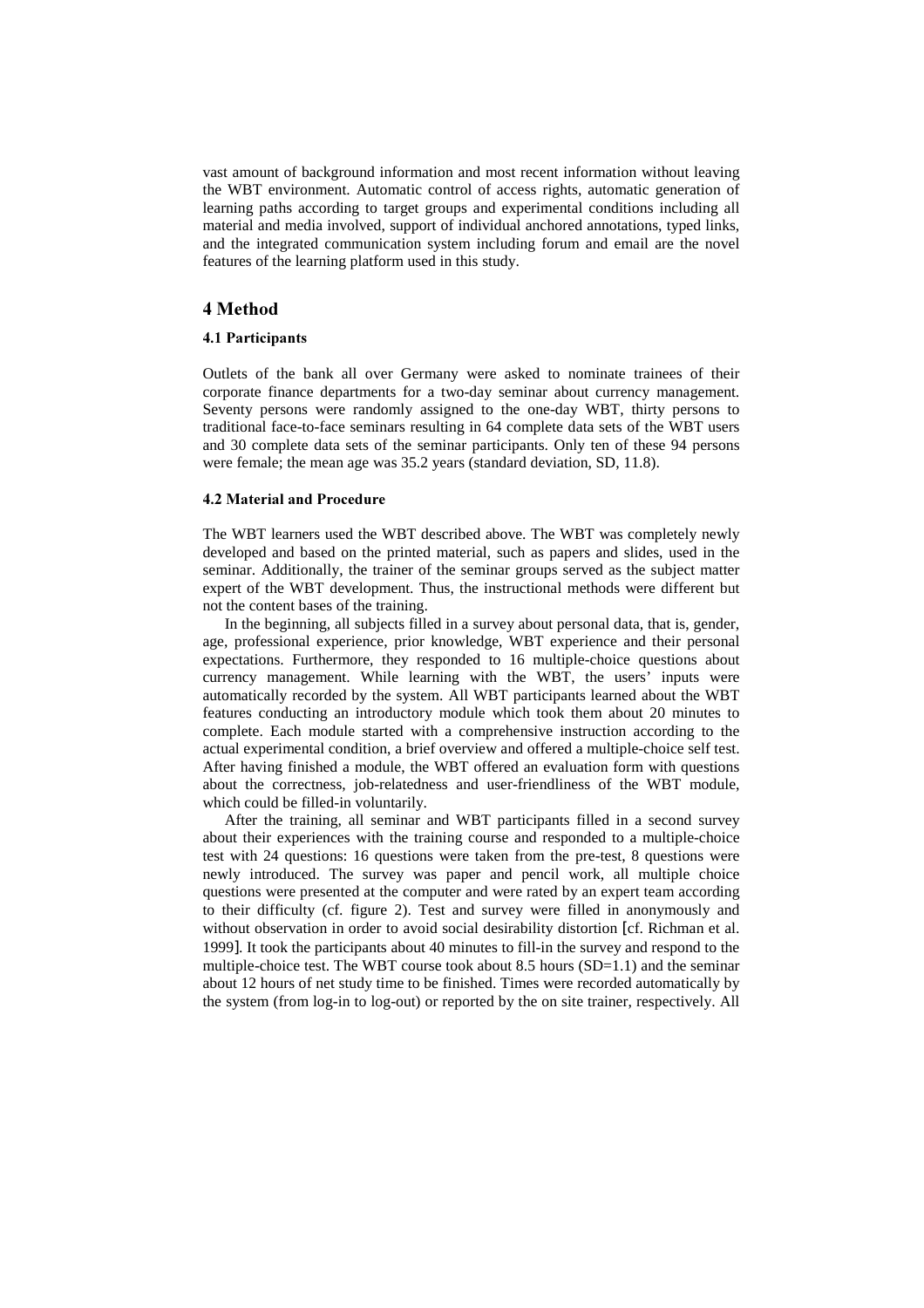WBT learners took part in a moderated team discussion about their experiences using the WBT. The results of these discussions were recorded by the moderator.



Figure 2: The final examination (above) and self tests (below, with solution and feedback) are displayed by a Java applet within the Hyperwave system.

# 4.3 Design

The first experimental factor was the comparison of the between factor 'seminar vs. WBT learning' with respect to acceptance and performance criteria. Another set of experimental factors was realised by a mixed design within the WBT group. One half of the WBT group was automatically assigned to a learning team resulting in the between factor 'team vs. individual learning'; the teams were automatically formed according to the login time of the learners. In every second WBT module, the learners were instructed to read the overview and to take the self test prior to the access of the module and then to decide - based on the test results - whether they wanted to go through all pages or only parts of the module. This instruction resulted in the within factor 'complete vs. selective learning'. Each module contained several audio and video files and a simple text version of the same content. The system automatically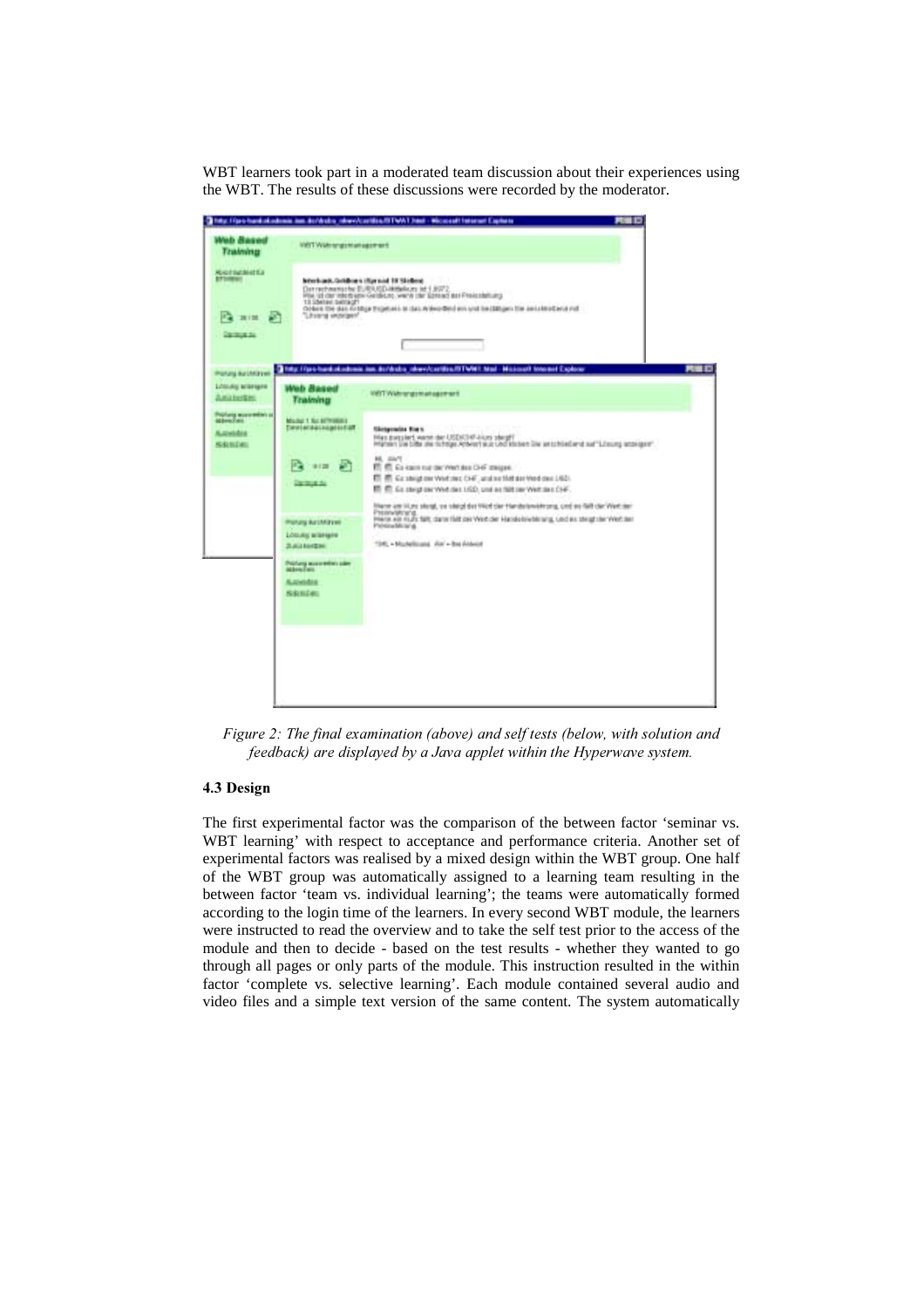assigned the WBT users to different groups which had access to the audio-visual media in every second module. This resulted in the within factor 'text vs. av media'. All factors were counterbalanced by a Latin square procedure among the subjects. In summary, the experimental set-up of the WBT system resulted in a mixed design with the between factor 'team vs. individual learning' and the within factors 'complete vs. selective learning', and 'text vs. av media'. Additionally, qualitative data were collected by interviews with the participating experts and by team discussions after the training program.

#### 5 Results

All survey ratings range from 1 ('very good' or 'I totally agree') to 5 ('very poor' or 'I totally disagree'). As the scores of the multiple choice items differ according to their difficulty, all test scores are expressed as percentage of the maximum score (ranging from 0% to 100%). Due to the variable cell frequencies of the design and some missing data, the General Linear Model (GLM) procedure of the SPSS statistical software package was used to analyze the data. A GLM is comparable to a normal mixed MANOVA.

#### 5.1 Comparison of WBT and Seminar

The study time of the WBT and the seminar differed significantly (8.5 vs. 12.0 h;  $F[1,92]=319.9$ ; p<.001). The statistical analyses showed main effects of the learning group in the pre-test  $(F[1,80]=9.3; p<0.01)$  and the post-test for the 16 old items  $(F[1,80]=5.1; p<0.05)$ , but not for the 8 new items  $(F[1,80]=1.7; n.s.)$ : The WBT group started with higher test scores and showed better performance for the items from the pre-test. But there was no significant difference concerning the new items. Taking into account the pre-test scores as a co-variant, the main effect of the learning group is reduced to a weak tendency for the post-test results  $(F[1,80]=1.7; p<.2)$  and the covariant is highly significant  $(F[2,90]=29.1; p<.001)$ .

The test results showed no significant differences for female and male participants due to the small number of women, although they did slightly better than men (75.0 vs. 73.3% in the final test). The participants were grouped into four categories according to their age: 20 to 35, 36 to 45, 46 to 55, and 56 to 65 years. There is a tendency that young participants performed better in the final test than older ones  $(F[194,3]=2,4; p<0.1)$ , but there was no significant difference in the pre-test results (cf. figure 2). Most importantly, there was an interaction of learning group and age group: Young seminar participants learned more than older ones, but there was no such difference within the WBT group (F[194,3]=3,2; p<.05). Table 1 and figure 3 summarize the results of the pre- and post-test as a function of gender and age.

All learners judged their prior knowledge to be on a medium level (WBT 3.5; seminar 3.6). After the training, the judgement of WBT participants concerning their knowledge was improved, but the judgement of the seminar learners was significantly better (2,7 vs. 1.3; F[1,80])=39.0; p<.001), although their test results were lower than those of the WBT learners. There were no more significant differences in the individual judgements of the WBT and the seminar group. Table 2 summarizes the scores of the individual judgements.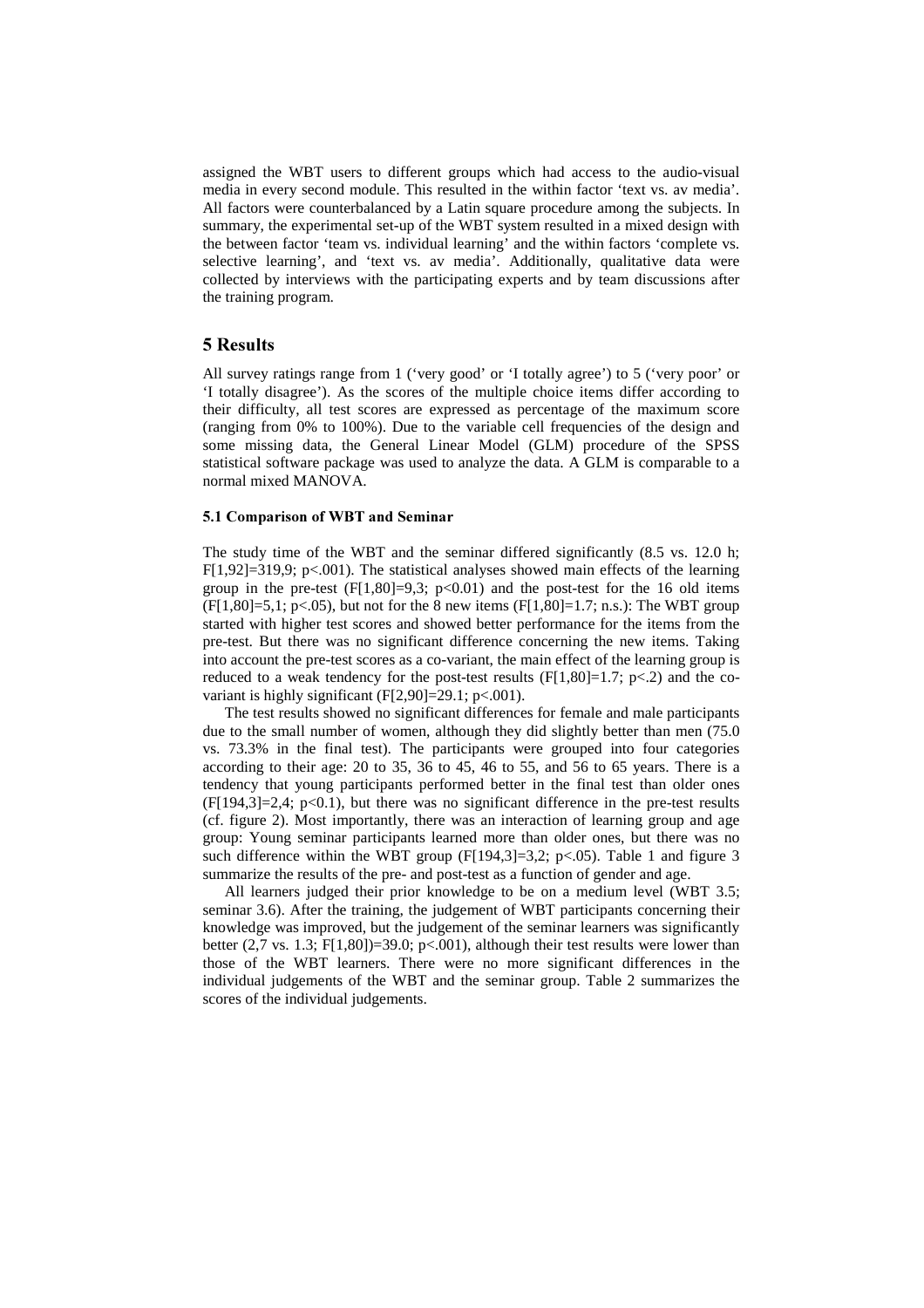|            |           | Gender   |        |          | Age in years |        |           |       |
|------------|-----------|----------|--------|----------|--------------|--------|-----------|-------|
|            |           | Total    | Female | Male     | $20 - 35$    | 36-45  | $46 - 55$ | 56-65 |
|            |           | $n = 94$ | $n=10$ | $n = 84$ | $n=39$       | $n=29$ | $n=17$    | $n=9$ |
| <b>WBT</b> | Pre-test  | 56.7     | 59.2   | 55.9     | 59.8         | 54.2   | 51.7      | 61.1  |
| $n=64$     | Post-test | 76.5     | 75.0   | 73.3     | 80.1         | 68.2   | 65.3      | 75.0  |
| Semina     | Pre-test  | 43.2     | *      | 43.2     | 52.2         | 45.1   | 32.9      | 11.1  |
|            | Post-test | 63.4     | *      | 72.9     | 70.1         | 70.4   | 66.1      | 37.5  |
| $n=30$     |           |          |        |          |              |        |           |       |

• no female participants in the seminar

Table 1: Test results in % of the pre-test (16 items) and the post-test (16+8 items) as a function of learning group (seminar vs. WBT), gender and age.



Figure 3: The age effect of face-to-face training (cf. table 1): Test results (in %) are lower for elder persons who attended traditional seminars instead of WBT.

#### 5.2 Factors of Online Learning

Team vs. Individual Learning. There was no significant difference of the pre- and post-test scores between team and individual learning. There are only two tendencies: Individual learning leads to slightly better acceptance of the WBT than team learning (F[1,57]=1.7; p<.2), and to a better judgement of the knowledge acquired during the training  $(F[1,57]=2.8; p<1)$ . In general, two co-variants affect the post-test results, but not the pre-test results: A high judgement of prior knowledge and experiences using a CBT lead to better post-test results  $(F[1,59]=13.9; p<.001$  and  $F[1,59]=6.2;$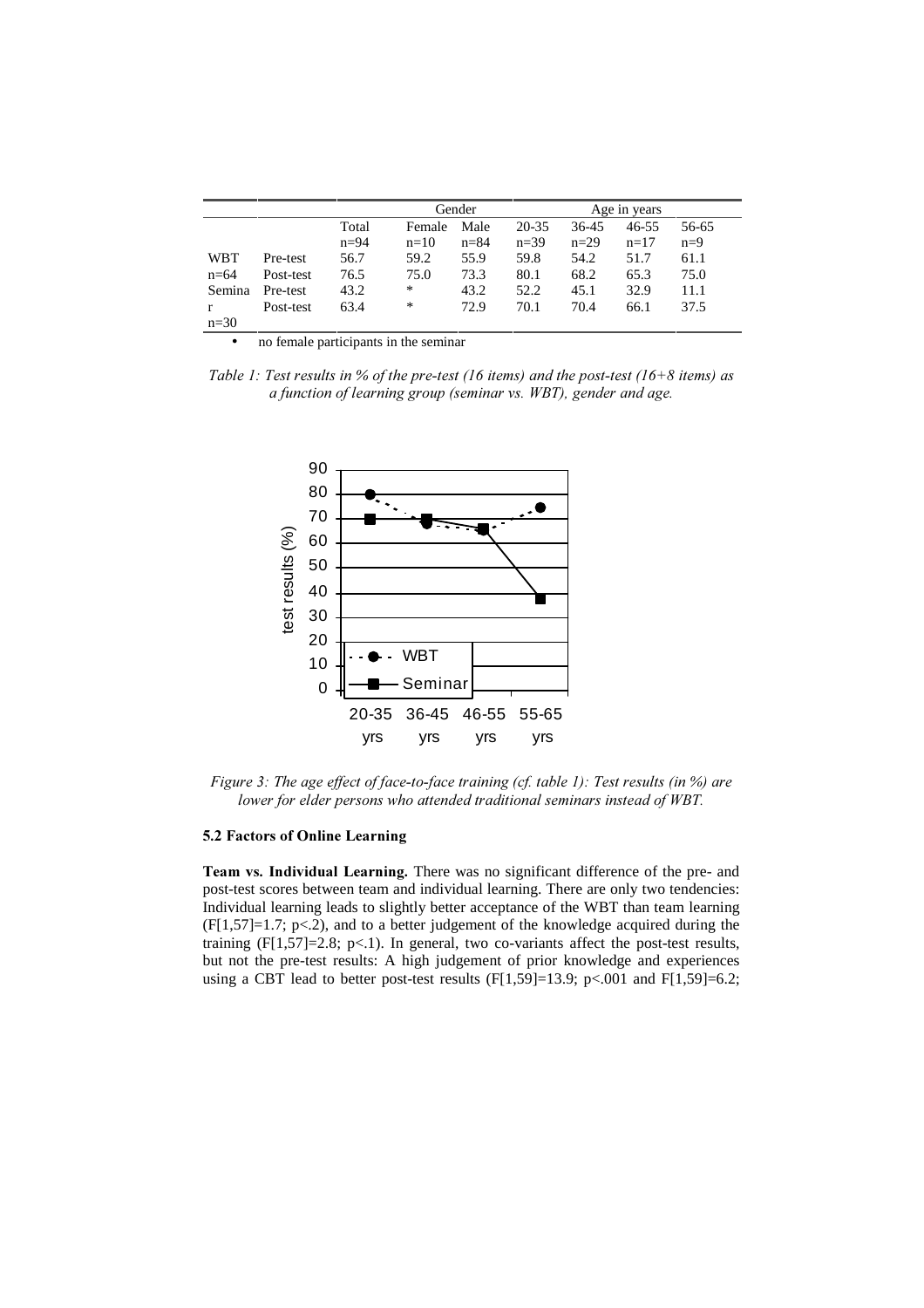p<.05, respectively). Experienced users of the corporate Intranet, however, did not show significantly better test results (cf. figure 4).

|            |      | Individual Judgement or Acceptance Rating |              |            |             |  |  |
|------------|------|-------------------------------------------|--------------|------------|-------------|--|--|
|            |      | Prior/Gained                              | Intranet     | CBT        | WBT/Seminar |  |  |
|            |      | Knowledge*                                | Experience** | Experience | Comparison  |  |  |
| <b>WBT</b> | Pre  | 3.5                                       | 3.3          | 4.7        | ***         |  |  |
|            | Post | 2.7                                       | 3.2          | ***        | 2.9         |  |  |
| Seminar    | Pre  | 3.6                                       | 3.5          | 4.6        | ***         |  |  |
|            | Post |                                           | 1.0          | ***        | 3.7         |  |  |

\*: self estimation of prior knowledge and knowledge after the training, respectively

\*\*: judgement of general Intranet experience (pre) and WBT experience (post)

\*\*\*: data were collected in the pre- or post-test phase, only

Table 2: Individual judgements and acceptance ratings in the pre- and the post-test as a function of learning group (seminar vs. WBT); scores are ranging from 1 (very good) to 5 (very bad).

Complete vs. Selective Learning. Once again, complete and selective learning strategies did not lead to significant differences in test results and acceptance ratings. Therefore, we checked the number of page and function calls as a function of the different learning conditions. On average, 35 notes were read, seven taken and the forum was accessed 31 times per module. Each user took an average of five notes per module and additionally wrote two messages to the forum. Most of the notes were public. Selective team learners tend to use the note function more frequently than the other learners (F[1,60]=2.1; p<.2). Complete learners accessed 398 pages of the WBT and selective learners 411, group learning led to 395 page accesses and individual learning to 412 page accesses. There were no significant differences in the number of function calls and page accesses in all groups. Table 3 summarizes the data for the factors team vs. individual and complete vs. selective learning.

Effects of Audio-Visual Media. There is a tendency that learners with audio-visual media did better in the post-test with 24 items than learners without (77.3% vs. 74.7%;  $F[1,63]=2.7$ ;  $p<1$ ). And there is a tendency for better acceptance of the modules with audio-visual media than those without  $(F[1,41]=3.2; p<.1)$ . Table 4 summarizes the test results and acceptance data of the modules with and without audio-visual media.

There are some interesting additional results concerning the module surveys: Module 3 and 4 contained many calculations as interactive exercises while module 2 and 5 did not. Thus, module 3 and 4 got worse acceptance ratings than module 2 and 5, especially concerning their user friendliness and their job-relatedness (F[1,41]=5.2; p<.05). Furthermore, only half of the module surveys contained a direct feedback summarizing all user inputs in simple bar charts. These surveys with direct feedback collected 372 user inputs while the surveys without direct feedback collected only 312 inputs. Thus, providing direct feedback to the users of surveys seems to be an easy way to improve compliance.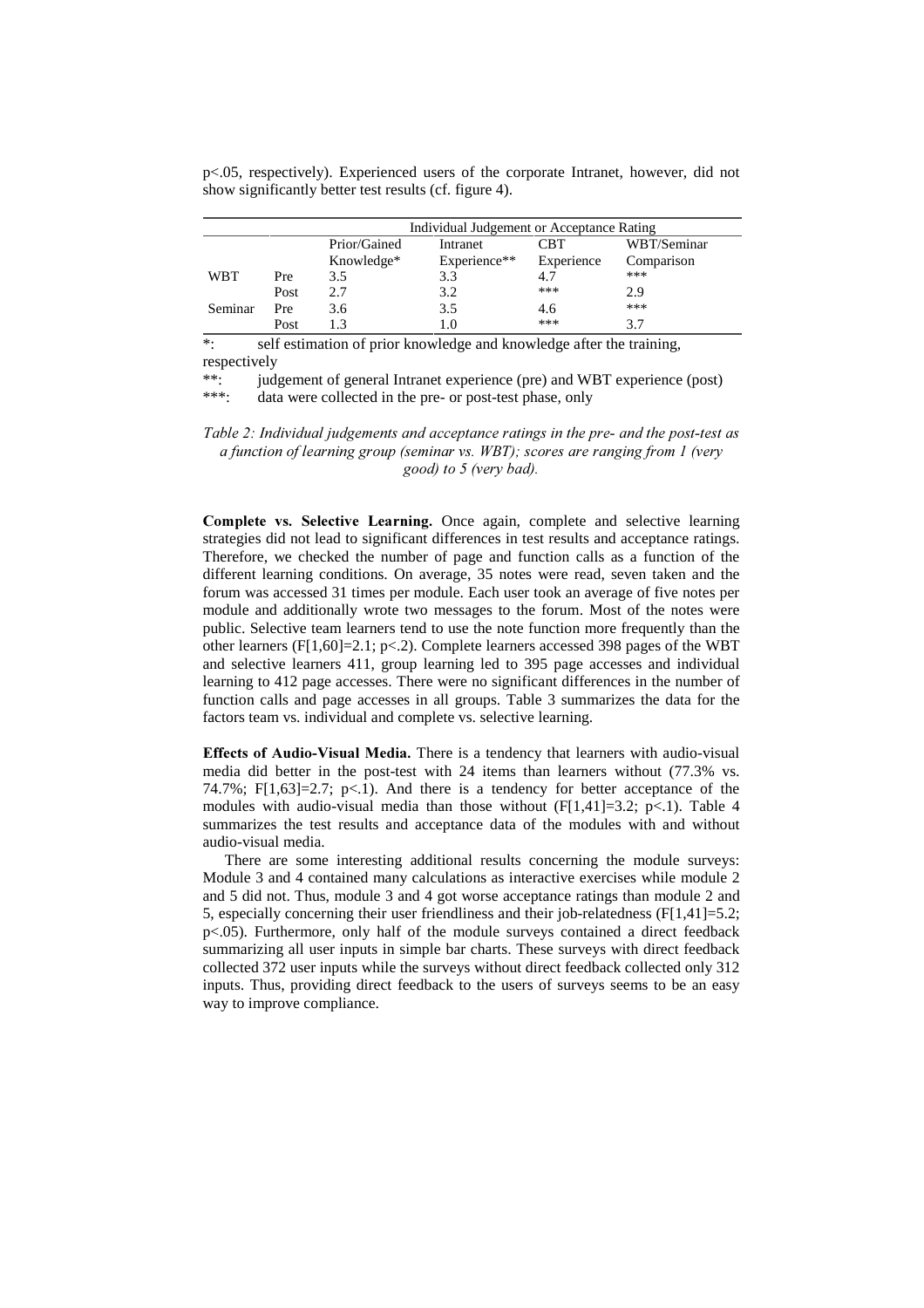Expert Participation. The experts received about ten e-mails per day during the learning phase. The questions ranged from serious questions to complaints, e.g. about the number of calculations which had to be performed by the learners. The experts wrote only 20 answers reviewing the questions they had got via e-mail and via the forum of the WBT. The average length of such an answer was about two to four sentences (40 to 80 words). In professional virtual seminars the input of experts is much higher, e.g. in a virtual seminar at the University of Maryland with 15 sessions the experts wrote about 8,000 words and the participants about 2,750 words [cf. Bernath & Rubin 1998]. However, all experts claimed to have given strong support to co-operation and team learning based on electronic discussion forum or e-mail messaging. However, there was no clear organizational procedure that enabled the experts to withdraw from their normal duties and work on the WBT, instead.

|            |             | System Calls |              |        | <b>Acceptance Ratings</b> |           |           |
|------------|-------------|--------------|--------------|--------|---------------------------|-----------|-----------|
|            |             | Reading      | Writing      | Access | Prior                     | Knowledge | Recommend |
|            |             | <b>Notes</b> | <b>Notes</b> | Forum  | Know-                     | after     | WBT*      |
|            |             |              |              |        | ledge                     | Training  |           |
| Team       | Complete 31 |              |              | 31     | 3.6                       | 2.9       | 3.2       |
| Learning   | Learning    |              |              |        |                           |           |           |
|            | Selective   | -43          | 8            | 30     | 3.4                       | 2.7       | 3.4       |
|            | Learning    |              |              |        |                           |           |           |
| Individual | Complete 35 |              | 8            | 29     | 3.6                       | 2.6       | 3.2       |
| Learning   | Learning    |              |              |        |                           |           |           |
|            | Selective   | 33           | 6            | 31     | 3.3                       | 2.7       | 2.7       |
|            | Learning    |              |              |        |                           |           |           |

\*: The participants were asked whether they would recommend WBT as a major source of training delivery

Table 3: Acceptance ratings (1 to 5) and system calls per module as a function of learning strategies within the WBT (team vs. individual learning and complete vs. selective learning).

Team Interviews and Discussion. In the team sessions after the WBT training positive and negative aspects of the WBT were collected and discussed. All participants indicated on a board whether they considered the WBT to be a very negative, negative, neutral, positive or very positive means for training. As in the surveys, the individual judgements summed up to a neutral attitude towards the WBT. Positive aspects discussed by the participants were (1) self paced and self directed learning, (2) free choice and access to information, (3) direct feedback for tests and inputs, (4) fast and efficient learning, and (5) opportunity for distant communication. Negative aspects were (1) too many and too difficult calculations, (2) too much content not directly targeted at the different departments of the company, (3) difficult handling of the calculation forms, (4) too many overviews and indices, (5) a too restricted learning time, and (6) not much input from experts.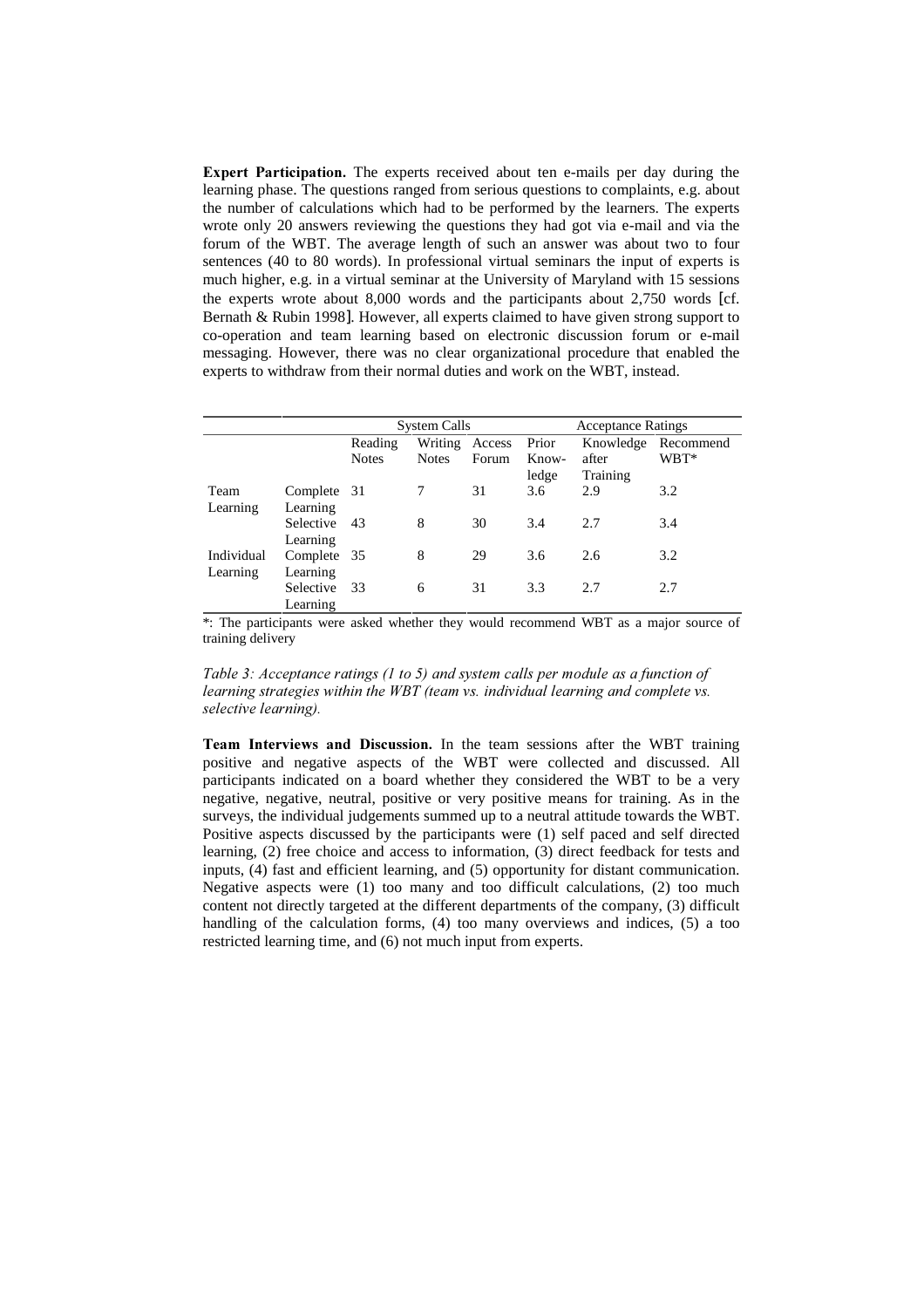

Figure 4: The impact of learning strategies: Test results (pre and post tests in %) as a function of selective and team learning strategies.

|                   | <b>Test Results</b> |                     | <b>Acceptance Ratings</b> |             |                     |  |
|-------------------|---------------------|---------------------|---------------------------|-------------|---------------------|--|
|                   | Pre-Test            | Post-Test           | Correctness Job-          |             | User-               |  |
|                   | $(16$ Items)        | $(24 \text{Items})$ |                           | Relatedness | <b>Friendliness</b> |  |
| Text only         | 57.7                | 74.7                | 2.6                       | 3.3         | 3.2                 |  |
| Audio-Visual 56.3 |                     | 77.3                | 2.4                       | 3.1         | 3.2                 |  |
| Media             |                     |                     |                           |             |                     |  |

Table 4: Test results in % and acceptance ratings (1 to 5) as a function of media use (text vs. audio-visual media) in the WBT.

# 6 Conclusions

One of the major conclusions of this study is that success does not come simply by using the latest online techniques: The learning culture of the participants and the experts involved in the WBT clearly did not support the success factors of online learning. Although the participants used navigational and communicational features quite frequently, they did not receive much input from the experts, and they did not pick up new learning strategies, such as team and selective learning. This line of reasoning is supported by strong impact of self esteem (judgement of prior knowledge) and of CBT experience on test results. The age effect indicates that WBT is offering a more equal opportunity for learning than seminars. Additionally, seminar participants considered their learning results to be better than WBT learners did, although objectively it was not.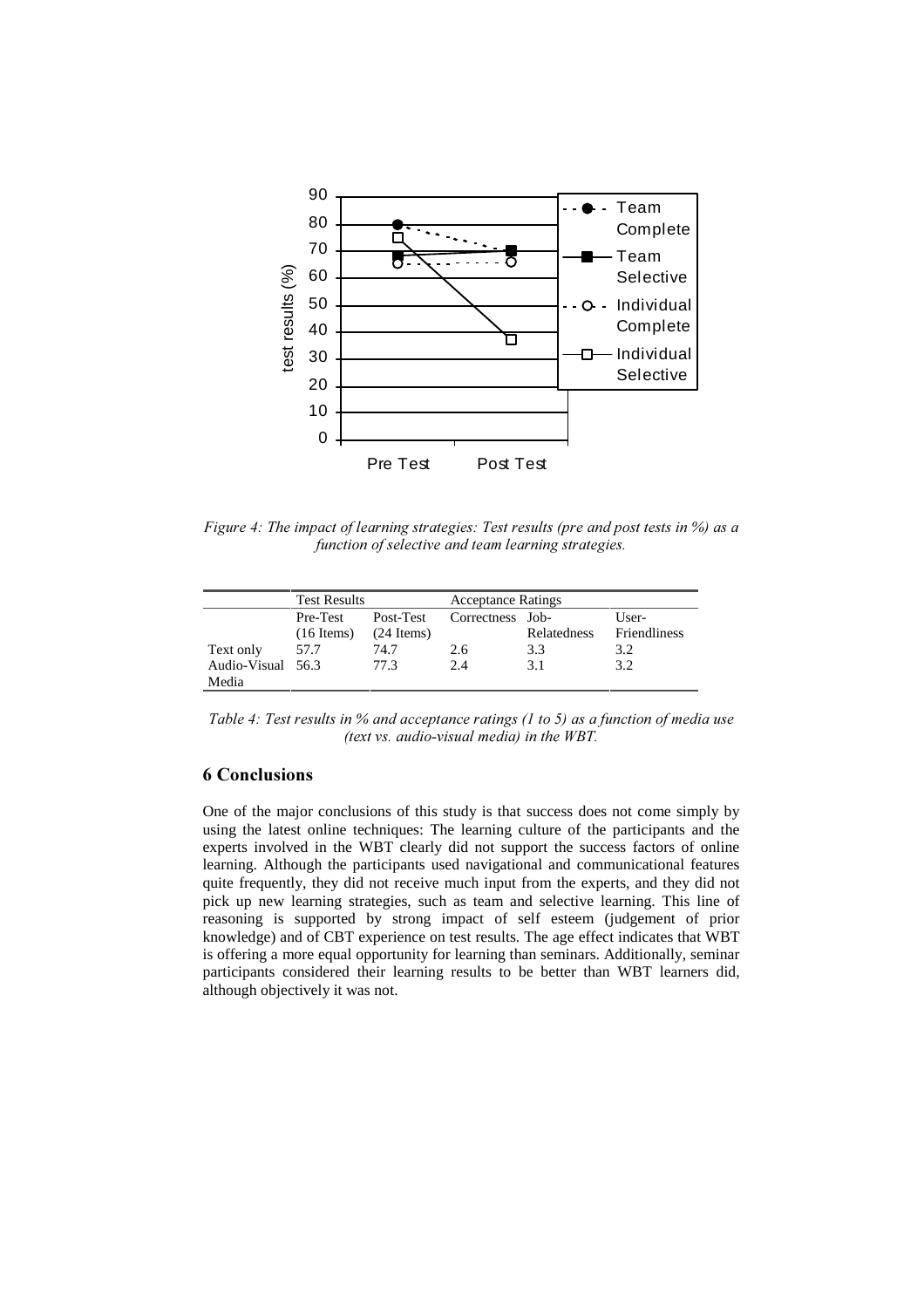A future study will examine a similar WBT environment. However, there will be a variable learning time which is not going to be restricted to a single day, clear instructions for the corporate departments how experts should be involved, and the introductory module will not only give a brief overview of the WBT features. The introduction will actively train communicative skills and the selection of information from comprehensive online learning environments [cf. Hasebrook 1999b].

In summary, the WBT at least reaches the performance of face-to-face seminars within a shorter period of time. Audio-visual media does not improve performance measures, but they improve acceptance ratings. WBT works fine for young and old people whereas face-to-face training does not. Although instructed to do so, WBT learners stick to traditional learning methods and have to be guided and trained to pick up new ones, such as co-operative and selective learning methods. Experienced CBT users – but not Internet users – as well as learners with high self esteem profit most from WBT learning.

#### **Acknowledgements**

I would like to thank the subjects of these/this study/ies for their active participation, the development team of the Hyperwave learning suite for their technical support, and my colleagues and five anonymous reviewers for their critical and helpful comments on earlier versions of this paper.

### **References**

[Ausbilderhandbuch, 98] Ausbilderhandbuch: "Daten und Fakten zur bankbetrieblichen Ausund Weiterbildung", Stuttgart (Germany): Deutscher Sparkassen Verlag, 1998.

[Barba and Armstrong, 92] Barba, R.H., Armstrong, B.E.: "The effect of HyperCard and interactive video on earth and space science students´ achievements", Journal of Educational Multimedia and Hypermedia, 1992, Vol. 1, No. 1, 323-330.

[Bernath and Rubin, 98] Bernath, U., Rubin, E.: "A virtual seminar for international professional development in distance education", Informatik Forum, 1998, Vol. 12, No.1, 18- 23.

[Boling and Robinson, 99] Boling, N.C., Robinson, D.H.: "Individual study, interactive multimedia, or cooperative learning: Which activity best supplements lecture-based education?", Journal of Educational Psychology, 1999, Vol. 91, No.1, 169-174.

[Brett and VandeWalle , 99] Brett, J.F., VandeWalle, D.: "Goal orientation and goal content as predictors of performance in a training program", Journal of Applied Psychology, 1999, Vol. 84, No. 6, 863-873.

[Clark and Craig, 92] Clark, R.E., Craig, T.G.: "Research and theory on multi-media learning effects", in M. Giardina (ed.): "Interactive multimedia learning environments. Human factors and technical considerations on design issues", Heidelberg: Springer, 1992, 19-30.

[Hasebrook, 95] Hasebrook, J.: "Learning with multimedia", German Journal of Educational Psychology, 1995, Vol. 9, No. 2, 95-103.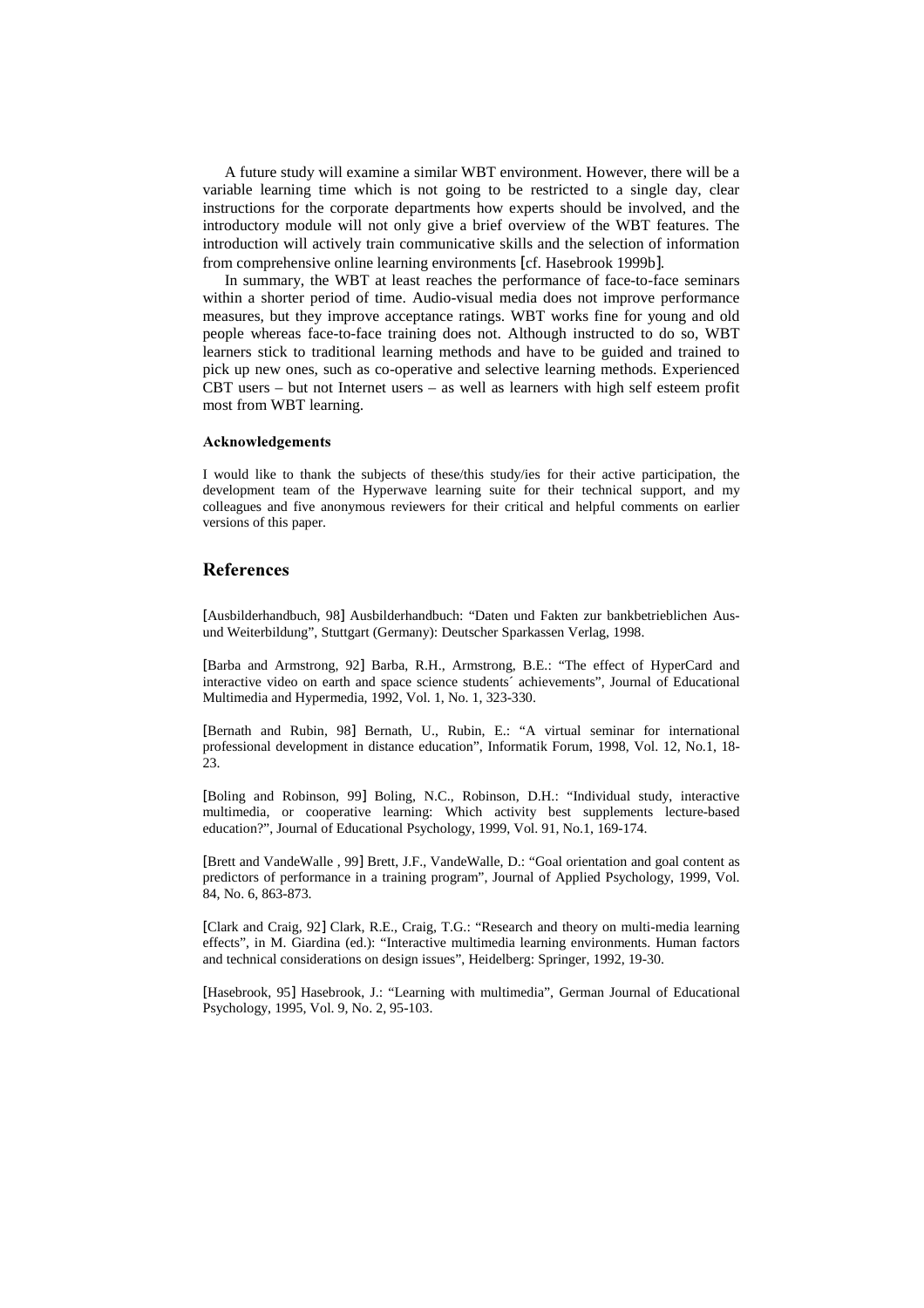[Hasebrook, 99a] Hasebrook, J.: "Web-based training, performance, and controlling", Journal of Network and Computer Applications, 1999a, Vol. 22, 51-64.

[Hasebrook, 99b] Hasebrook, J.P.: "Learning in electronic media: Exploring Web-based training and the human mind", Proceedings of the WebNet conference 1999, Charlottesville, VA: AACE, 1999b, 1025-1032.

[Hasebrook and Gremm, 99] Hasebrook, J., Gremm, M.: "Multimedia for vocational guidance: Effects of testing, videos, and photography on acceptance and recall", Journal of Educational Multimedia and Hypermedia, 1999, Vol. 8, No. 2, 217-240.

[Hasebrook and Otte, 02] Hasebrook, J., Otte, M.: "E-Learning im Zeitalter des E-Commerce" (e-learning the era of e-commerce, in German), Bern: Huber, 2002.

[Howell and Hall-Meranda, 99] Howell, J.M., Hall-Meranda, K.E.: "The ties that bind: The impact of Leader-Member Exchange, transformational and transactional leadership, and distance on predicted follower performance", Journal of Applied Psychology, 1999, Vol. 84, No. 5, 680-694.

[Johnston and Moretti, 98] Johnston, P., Moretti, C.: "Worldwide and U.S. IT training and education markets and trends", New York: International Data Corporation (IDC), 1998.

[Kiesler, 92] Kiesler, S.: "Talking, teaching, and learning in network groups: Lessons from research", in Kaye, A.R. (Ed.): "Collaborative learning through computer conferencing", Heidelberg: Springer, 1992, 145-165).

[Kulik and Kulik, 91] Kulik, C.-L., Kulik, J.A.: "Effectiveness of computer-based instruction: An updated analysis", Computers in Human Behavior, 1991, Vol. 7, 75-94.

[Kulik et al., 83] Kulik, J.A., Bangert-Downs, R.L., & Williams, G.W.: "Effects of computerbased teaching on secondary school students", Journal of Educational Psychology, 1983, No. 75, 19-26.

[Kulik et al., 80] Kulik, C.-L., Kulik, J.A., Cohen, P.: "Effectiveness of computer-based college teaching: A meta-analysis of findings", Review of Educational Research, 1980, No. 50, 252- 544.

[Larkin and Chabay, 92] Larkin, J.H., Chabay, R.W. (eds.): "Computer assisted instruction and intelligent tutoring systems: Shared goals and complementary approaches", Hillsdale, NJ: Erlbaum, 1992.

[Maurer, 98] Maurer, H.: "Using the WWW System Hyperwave as the Basis of a General Networked Teaching and Learning Environment", Journal of Computing and Information Technology, 1998, Vol. 6, No. 1, 63-72.

[Mayer and Sims, 94] Mayer, R.E., Sims, V.K.: "For whom is a picture worth a thousand words? Extensions of a dual-coding theory of multimedia", Journal of Educational Psychology, 1994, Vol. 86, No. 3, 389-401.

[McGraw, 94] McGraw, K.L.: "Performance support systems: Integrating AI, hypermedia, and CBT to enhance user performance", Journal of Artificial Intelligence in Education, 1994, Vol. 5, No. 1, 3-26.